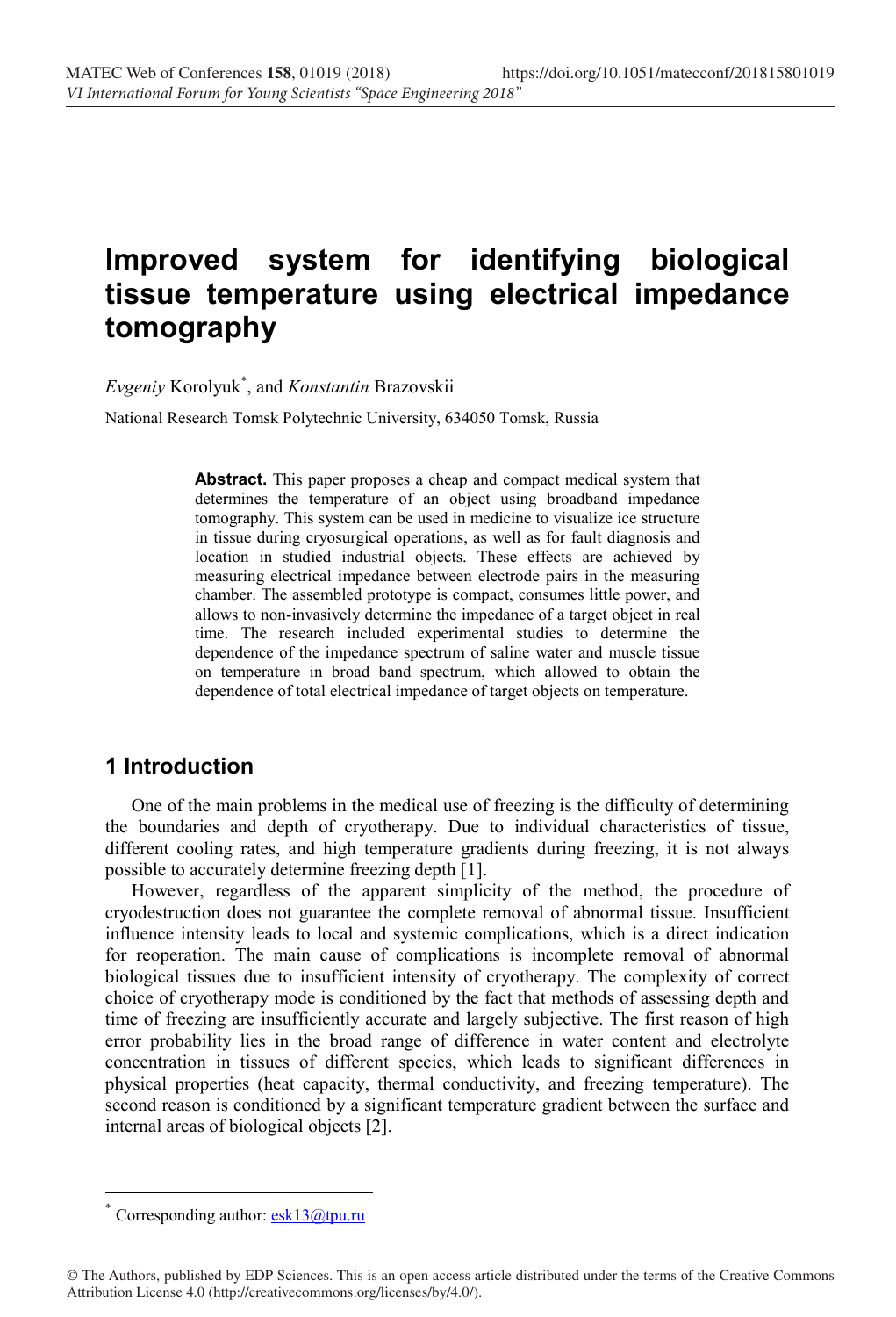It is obvious that increasing the accuracy of determining freezing depth requires more advanced methods. One of the most promising methods of determining the degree of tissue damage and cryonecrosis is measuring the active component of tissue impedance. Freezing of aqueous solutions in cells leads to a sharp increase of electrical impedance, which is a reliable indicator of the quality of cryodestruction process [3].

This paper describes the work carried out to design a low-cost medical device that uses electrical impedance tomography to determine the temperature of a target object and allows to visualize the formation of ice structures within the tissue.

### **2 Related work**

At the moment, there exist several visualizing methods of diagnostics that allow to construct images of internal environments of a biological object. The main types of such imaging are the methods of magnetic resonance imaging (MRI) and computed tomography (CT).

#### **2.1 Magnetic resonance and computed tomography.**

The magnetic resonance tomography method is a method of obtaining images of biological objects using the phenomenon of nuclear magnetic resonance. Modern magnetic resonance scanners allow to non-invasively study internal organs, as well as various processes inside them.

The computed tomography method is a method of obtaining images of biological objects by determining the difference of attenuation of X-ray radiation depending on tissue density. Just like magnetic resonance imaging, this method allows to study internal organs and various processes inside them.

However, every method has its limitations and drawbacks. The intense vortex magnetic field during magnetic resonance scanning imposes extreme requirements to the scanner and other equipment in the scanning room, as well as to the room itself. The principle of computed X-ray tomography is based on using X-ray radiation. This results in the possibility of a patient contracting cancerous diseases.

It should be noted that given the ample capabilities of MRI and CT (both of these methods provide the most comprehensive assessment of a patient's organism condition), these procedures are still more expensive compared to conventional X-ray or ultrasonography. High costs of diagnostics, the necessity to carry it out in real time, and use of metal tips in virtually all contemporary cryotherapy tools make the use of MRI and CT impractical for high-speed cryotherapy.

In order to eliminate the limitations described above, this study employs another less costly method that does not require a special room and maintenance staff. Most of the drawbacks and limitations described can be using another method of tomographic imaging: electrical impedance tomography.

#### **2.2 Electrical impedance tomography**

Electrical impedance (or simply impedance) tomography is the name for a technique of obtaining body section images by means of electrical sounding, calculations and algorithms of reconstruction of impedance distribution (resistance of different organs to electric current).

This scanning method stood out in the late 80ies – early 90ies of the past century. The essence of the method lies in the phenomenon that when alternating electric current passes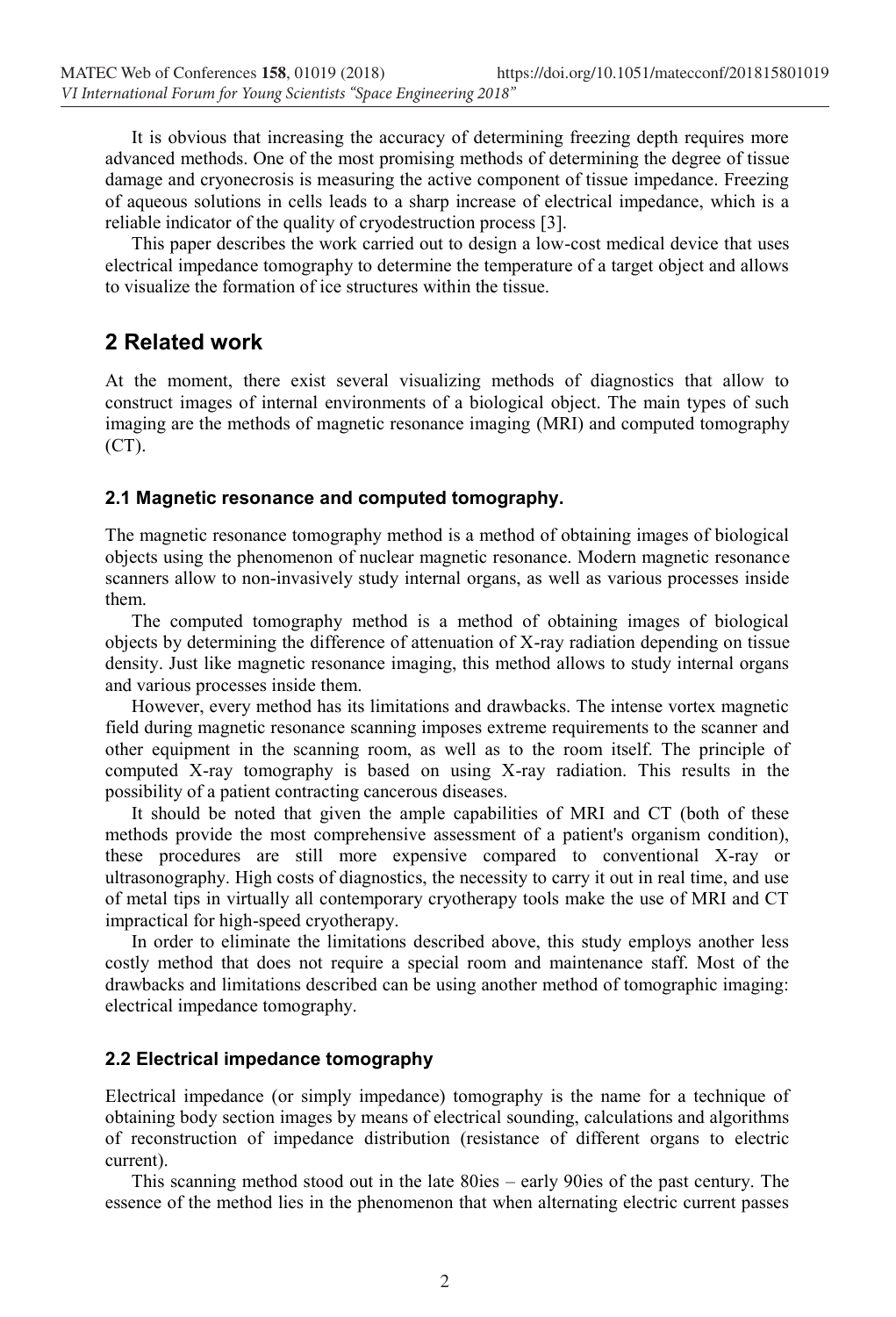through a biological object, evoked potentials are registered on its surface. Spatial

distribution of electrical conductivity inside the target object can be identified if the value of the applied current and the potential registered on the object's surface are known.

# **3 Implementation**

### **3.1 Electrodes and measuring chamber**

In order to carry out experiments, a measuring chamber was constructed that houses a target object. Recording electrodes are located on the internal faces of the measuring chamber as shown in Figure 1 (right). The electrodes are made of silver foil coated with AgCl (silver chloride). The choice of silver-chloride electrodes is conditioned by their low level of polarization and baseline drift, low noise level, and impedance to frequency stability.

### **3.2 Control board**

The main element of the control board designed during this study (Figure 1, left) is an STM32f1 microcontroller built on a Cortex M3 core and working with the frequency of 72 MHz. The DMA mode was used to ensure the high speed of digital-to-analog converter (DAC) operation. A 14-bit AD9764 DAC by Analog Devices was chosen as the source of scanning current [4]. Due to high output impedance of the DAC (around 100 kOhm) and to ensure the maximum voltage linearity between the DAC output and target object, it is necessary to use a current repeater with broad operating band of output voltage and higher output impedance. An E20-10 high-speed analog-to-digital converter (ADC) module was used to measure the electric potential difference between the electrodes in the measuring chamber. This module is a four-channel, 14-bit ADC with the maximum conversion frequency of 10 MHz.





## **4 Results and discussion**

In order to check the assembled device, it was tested using resistors with the resistance range of 50 to 500 Ohm. It is obvious that with the increase in resistance, the voltage in a resistor further drops and, consequently, power spectral density increases. The obtained results were united into a single chart as shown in Figure 3.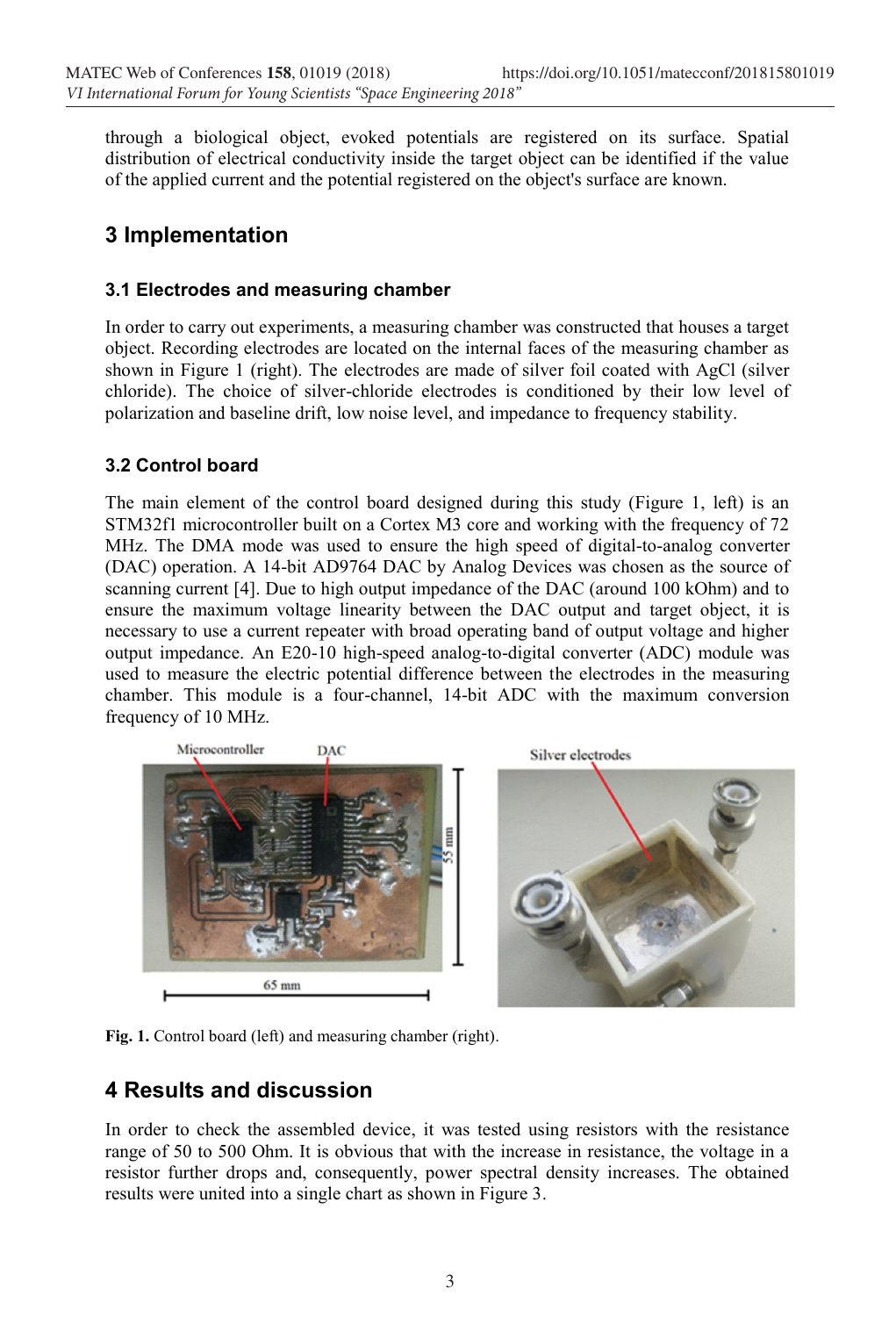

**Fig. 2.** Power spectral density of fixed-value resistors. The current strength is 1 mA (amplitude value). The Y axis is the power in milliwatts in the logarithmic scale of the measurement; the X axis is the frequency in kHz.

#### **4.1 Bioimpedance measurement**

Further experiments were dedicated to studying the dependence of bioimpedance on temperature in a broad band range (from 50 kHz to 2500 kHz). Target samples were represented by water with dissolved salts and muscle tissue. Temperature in the target samples varied in different range from 20 below zero to 25 above zero degrees Celsius as shown in Figures 3 and 4.



**Fig. 3.** Bioimpedance spectrum of water with dissolved salts with temperature change. The current strength is 1 mA (amplitude value). The Y axis is the impedance in Ohm; the X axis is the frequency in kHz.